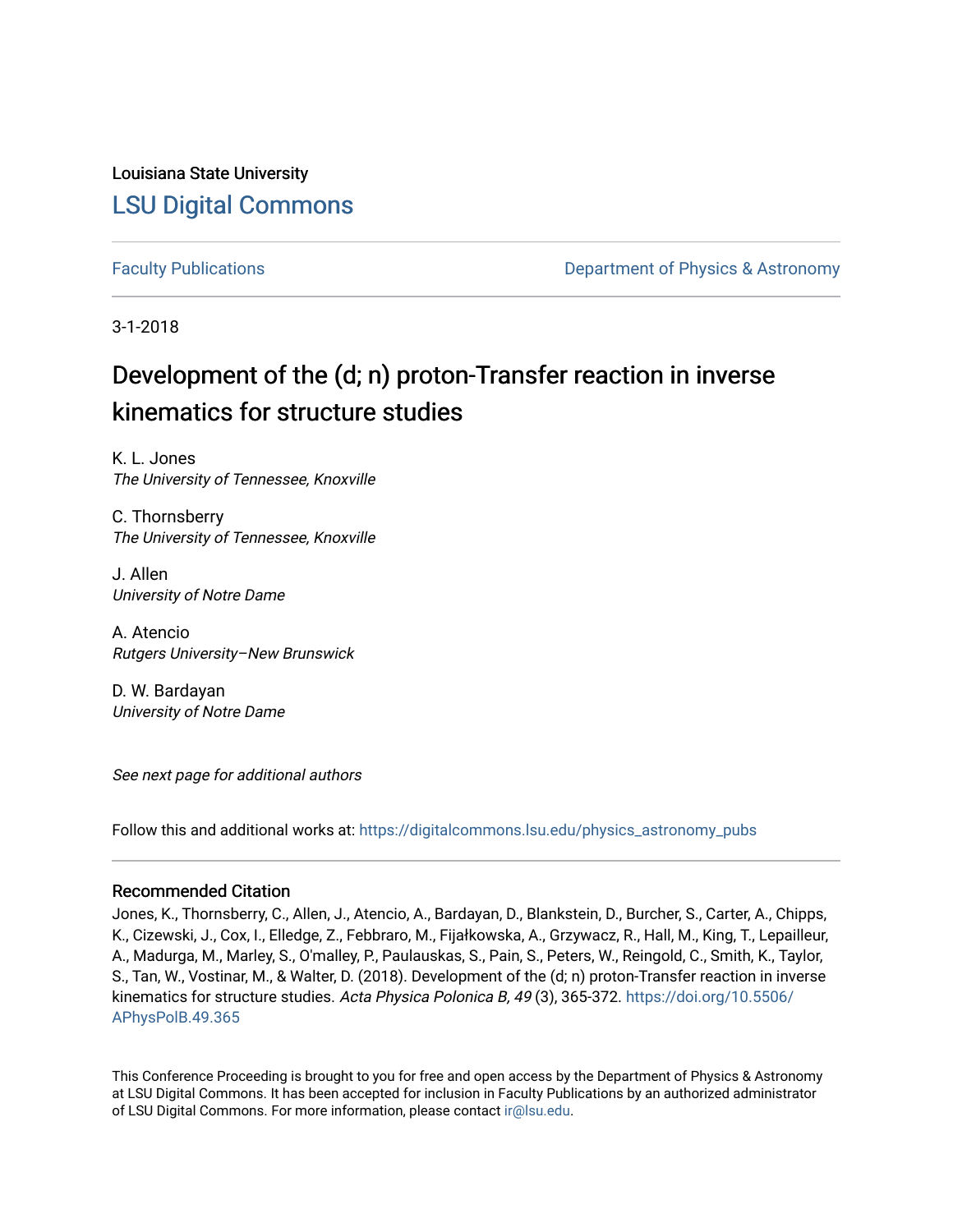# Authors

K. L. Jones, C. Thornsberry, J. Allen, A. Atencio, D. W. Bardayan, D. Blankstein, S. Burcher, A. B. Carter, K. A. Chipps, J. A. Cizewski, I. Cox, Z. Elledge, M. Febbraro, A. Fijałkowska, R. Grzywacz, M. R. Hall, T. T. King, A. Lepailleur, M. Madurga, S. T. Marley, P. D. O'malley, S. V. Paulauskas, S. D. Pain, W. A. Peters, C. Reingold, K. Smith, S. Taylor, W. Tan, M. Vostinar, and D. Walter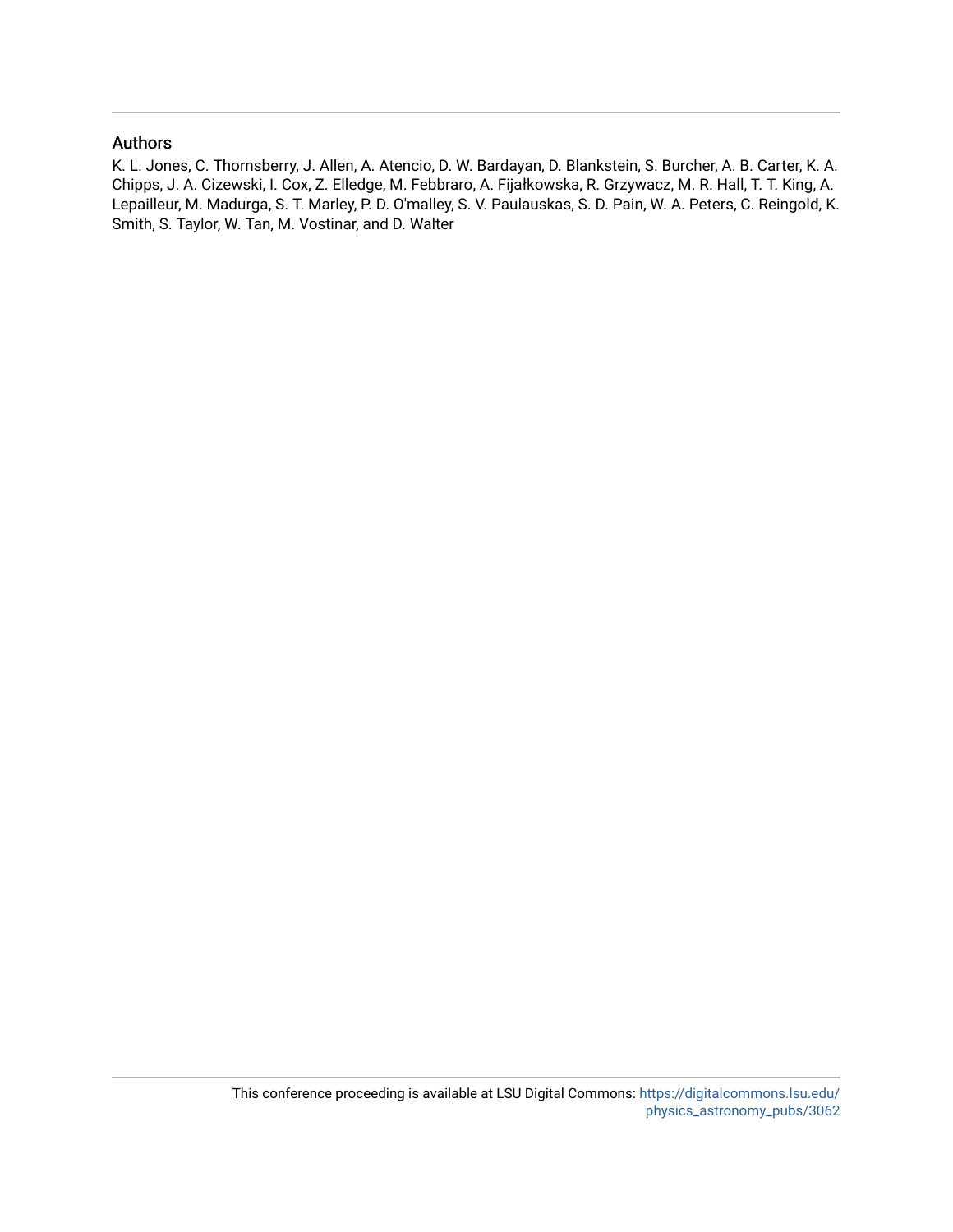# Development of the  $(d,n)$  proton-transfer reaction in inverse kinematics for structure studies∗

K.L. JONES<sup>*a*</sup>, C. THORNSBERRY<sup>*a*</sup>, J. ALLEN<sup>b</sup>, A. ATENCIO<sup>*c*</sup>,

D.W. BARDAYAN<sup>b</sup>, D. BLANKSTEIN<sup>b</sup>, S. BURCHER<sup>a</sup>, A.B. CARTER<sup>a</sup>, K.A. CHIPPS<sup>d</sup>. J.A. CIZEWSKI<sup>c</sup>, I. Cox<sup>a</sup>, Z. ELLEDGE<sup>a</sup>.

M. FEBBRARO<sup>d</sup>, A. FLIAŁKOWSKA<sup>c</sup>, R. Grzywacz<sup>a</sup>, M.R. Hall<sup>b</sup>,

T.T. KING<sup>a</sup>, A. LEPAILLEUR<sup>c</sup>, M. MADURGA<sup>a</sup>, S.T. MARLEY<sup>e</sup>, P.D. O'MALLEY<sup>b</sup>, S.V. PAULAUSKAS<sup>a</sup>, S.D. PAIN<sup>d</sup>, W.A. PETERS<sup>f</sup>, C. REINGOLD<sup>b</sup>, K. SMITH<sup>a</sup> <sup>†</sup>, S. TAYLOR<sup>a</sup>, W. TAN<sup>b</sup>, M. VOSTINAR<sup>a</sup>,

D. WALTER<sup>c</sup>

<sup>a</sup>Department of Physics and Astronomy, University of Tennessee, Knoxville, TN 37996, USA

 $b$ Department of Physics, University of Notre Dame, Notre Dame, IN 46556, USA <sup>c</sup>Department of Physics and Astronomy, Rutgers University, New Brunswick, NJ 08903, USA

<sup>d</sup>Physics Division, Oak Ridge National Laboratory, Oak Ridge, TN 37831, USA <sup>e</sup>Department. of Physics Louisiana State University, USA

 $f$ Joint Institute for Nuclear Physics and Applications, Oak Ridge, TN 37831, USA

Transfer reactions have provided exciting opportunities to study the structure of exotic nuclei and are often used to inform studies relating to nucleosynthesis and applications. In order to benefit from these reactions and their application to rare ion beams (RIBs) it is necessary to develop the tools and techniques to perform and analyze the data from reactions performed in inverse kinematics, that is with targets of light nuclei and heavier beams. We are continuing to expand the transfer reaction toolbox in preparation for the next generation of facilities, such as the Facility for Rare Ion Beams (FRIB), which is scheduled for completion in 2022. An important step in this process is to perform the  $(d,n)$  reaction in inverse kinematics, with analyses that include Q-value spectra and differential cross sections. In this way, proton-transfer reactions can be placed on the same level as the more commonly used neutron-transfer reactions, such as  $(d,p)$ ,  $(^{9}Be, ^{8}Be)$ , and  $(^{13}C, ^{12}C)$ . Here we present an overview of the techniques

Presented at the XXXV Mazurian Lakes Conference on Physics, Piaski, Poland, September 3-9, 2017

<sup>†</sup> Current address: Los Alamos National Laboratory, Los Alamos, NM 87545, USA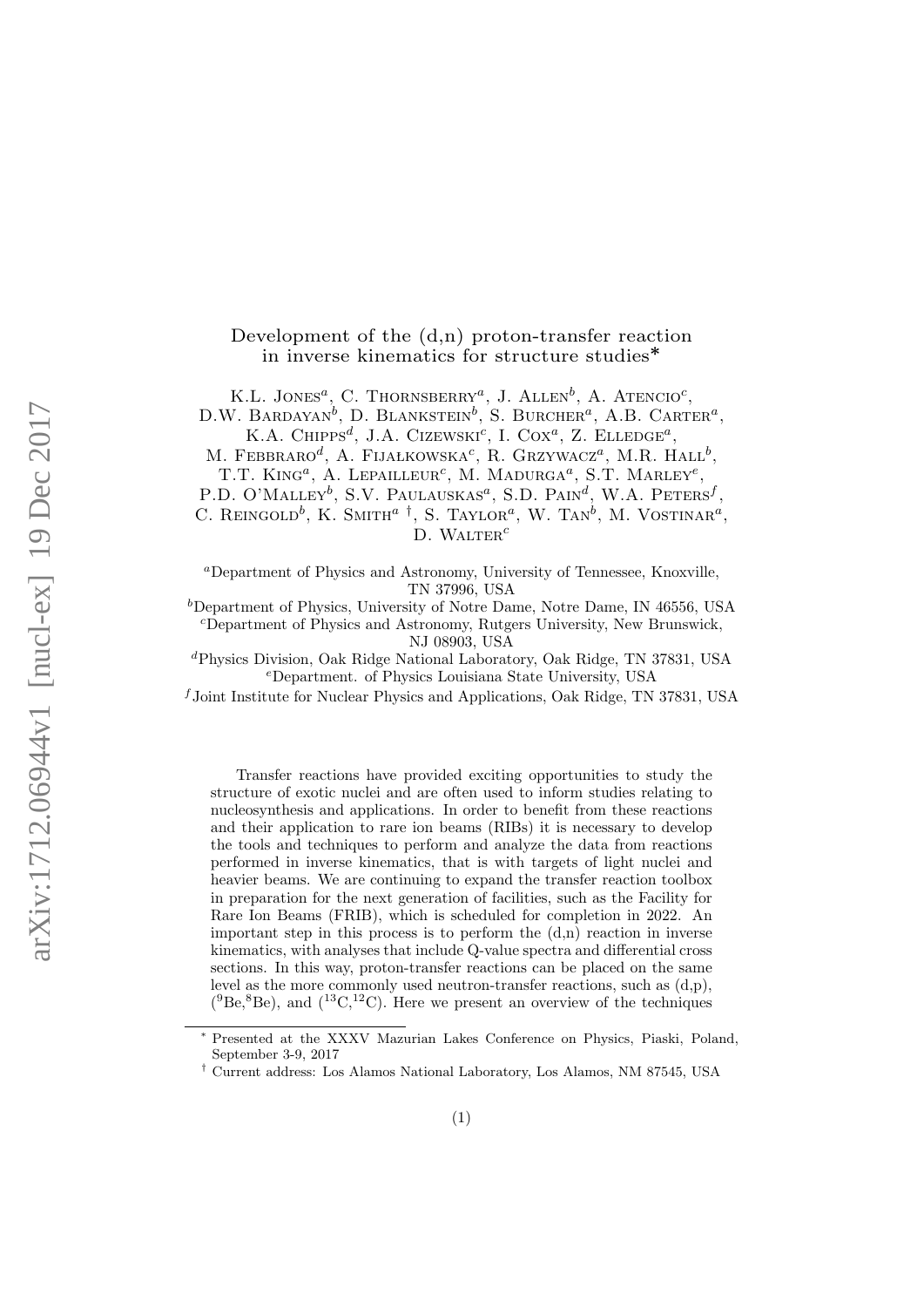used in  $(d,p)$  and  $(d,n)$ , and some recent data from  $(d,n)$  reactions in inverse kinematics using stable beams of  $^{12}$ C and  $^{16}$ O.

PACS numbers: 25.60.Je, 29.38.Gj, 21.10.Pc, 21.10.Jx, 25.45.Hi

#### 1. Introduction: Deuteron-induced transfer reactions

Deuteron Proton and neutron; Tensor force brings together fragile building block.

Transfer reactions can be used to elucidate the structure of nuclei through measurements of the Q-value of the reaction, and the intensity and shape of angular distributions of particles emerging from the reaction. When rare ion beams (RIBs) undergo transfer reactions on targets of light ions, commonly referred to as inverse kinematics measurements (see Fig. [1\)](#page-3-0), the structure of exotic nuclei can be studied in detail. The first neutron transfer reactions performed in inverse kinematics used stable  $^{132,136}$ Xe beams at the Gesellschaft für Schwerionenforschung (GSI) [\[1\]](#page-10-0). This pioneering experiment laid the groundwork for many neutron transfer studies performed with RIBs since the mid-1990s, in particular using the  $(d,p)$  single-neutron transfer reaction.



<span id="page-3-0"></span>Fig. 1. Cartoon of a (d,p) reaction in inverse kinematics. A RIB impinges on a deuteron target resulting in a residual nucleus and a proton. Adapted from Ref. [\[2\]](#page-10-1)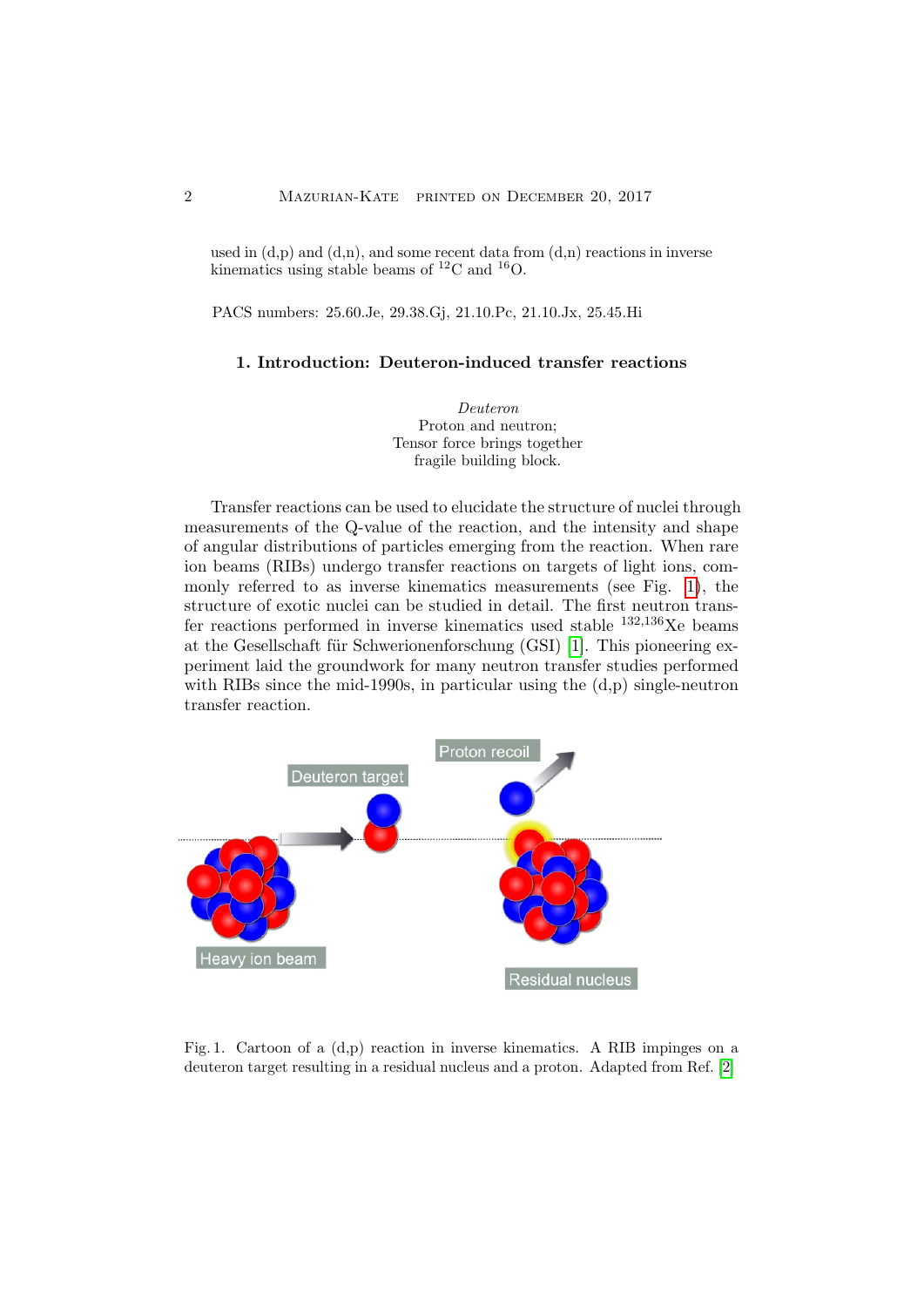The Q-value of a  $(d,p)$  reaction is extracted from the measured angle and energy of the proton. The conversion from the laboratory to the centerof-mass frame causes kinematic compression of the spectrum of states in the residual nucleus. However, in most cases the limiting factor in the resolution is the CD<sub>2</sub> target thickness, and commonly targets of 100 - 200  $\mu$ g/cm<sup>2</sup> are used in order to resolve individual states, while still achieving statistical significance. Thicker targets can be used when states are identified from their  $\gamma$  decays (see for example Refs. [\[3–](#page-10-2)[8\]](#page-10-3)), but in this case the statistical uncertainty is often limited by the efficiency of the  $\gamma$ -ray detector system.

The shapes of the angular distributions of protons emitted from  $(d,p)$ reactions can be indicative of the  $\ell$  transfer of the reaction. The sensitivity of the angular distributions to the transferred  $\ell$  is dependent on the beam energy, with very low or very high beam energies (compared to the energy of the Coulomb barrier) producing fairly flat angular distributions, regardless of  $\ell$  transfer.

Another quantity of interest that can be extracted from transfer reactions is the spectroscopic factor, S, which is connected to the structure of the nucleus through the single-particle radial overlap function  $u_{\ell s j}$  and the normalized wave function,  $v_{\ell s j}$ :

$$
S_{\ell sj} = |A_{\ell sj}|^2 \tag{1}
$$

where  $A_{\ell s_j}$  is the spectroscopic amplitude, and:

$$
u_{\ell sj}(r) = A_{\ell sj} v_{\ell sj}(r). \tag{2}
$$

However, as  $S$  is extracted from a measured normalized differential crosssection and an angular distribution calculated from a reaction model:

$$
S_{exp} = \frac{d\sigma_{exp}/d\Omega}{d\sigma_{calc}/d\Omega}
$$
\n(3)

 $S$  is not an observable of the experiment and is model dependent. The main sources of uncertainty in the calculations come from the optical (scattering) potentials and the bound state potential in the final state. Optical potentials can be extracted by fitting elastic scattering data. Different optical potentials can produce angular distributions with both different shapes and intensities. As for the bound state of the residual nucleus, this is typically modeled by a Woods-Saxon potential with the depth adjusted to the binding energy of the state, and the geometry defined by the radius and diffuseness. At beam energies close to the Coulomb barrier the magnitudes of the calculated differential cross sections can be very sensitive to the bound-state potential used.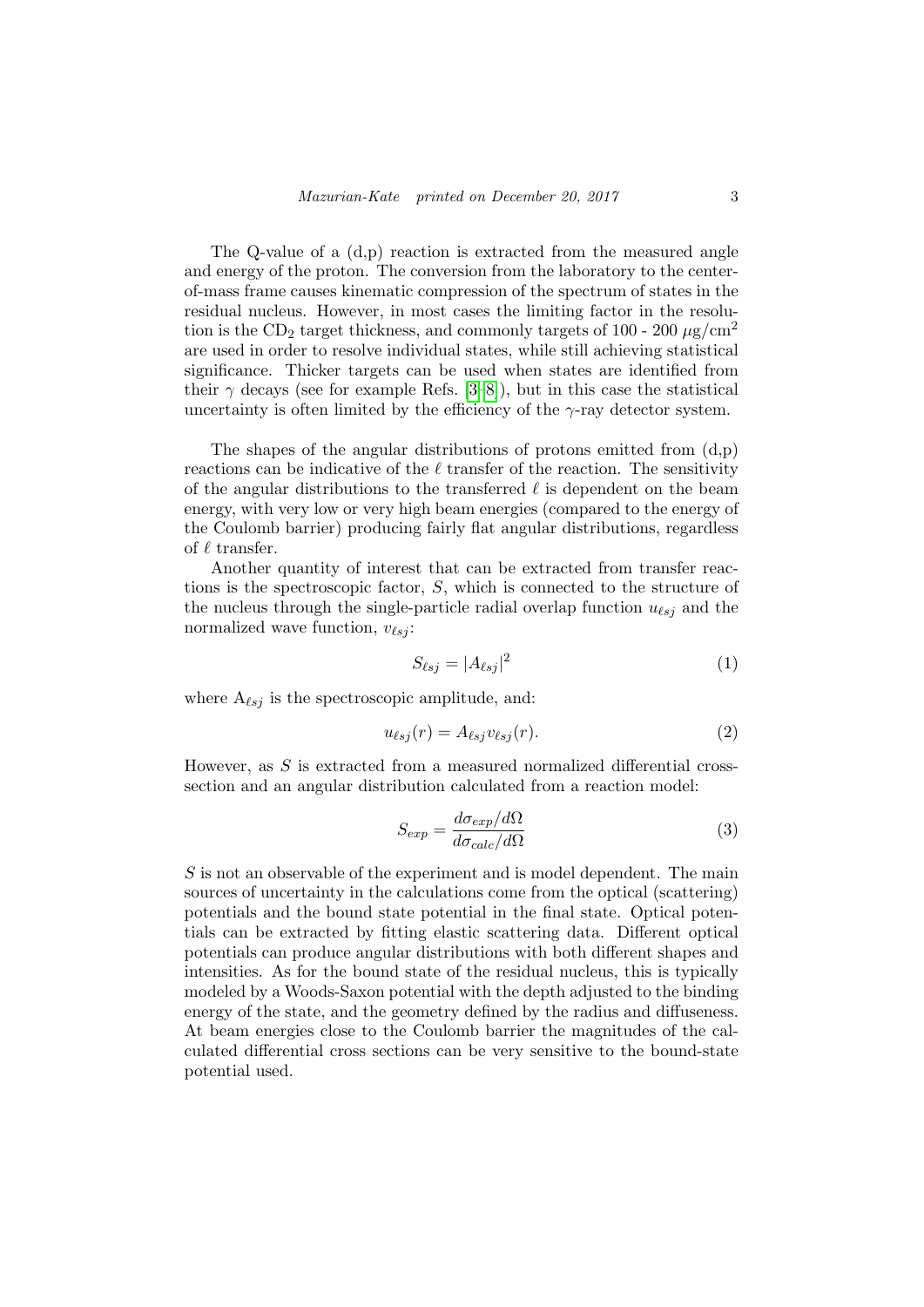#### 2. The (d,n) single proton transfer reaction

In stark contrast to the recent growth in inverse kinematics  $(d,p)$  measurements, there have been fewer developments made for the  $(d,n)$  singleproton transfer reaction, in particular where the nuclear structure is extracted from measuring the emitted neutrons (see for example [\[9–](#page-10-4)[11\]](#page-10-5)). Our collaboration has been developing techniques for performing the  $(d,n)$  proton transfer reaction with RIBs using the Versatile Array of Neutron Detectors at Low Energy (VANDLE) [\[12,](#page-10-6) [13\]](#page-10-7). The energy and angle of protons emitted from  $(d,p)$  reactions can be measured with relative ease in silicon detectors. It is less straightforward to measure the energy of neutrons emerging from  $(d,n)$  reactions. VANDLE uses the time of flight of neutrons to find their kinetic energy. However, the plastic scintillator from which VANDLE is built is also sensitive to  $\gamma$  rays, which can cause a limiting source of background in RIB experiments.

Our first attempt to measure states in  ${}^{8}B$  using the  ${}^{7}Be(d,n){}^{8}B$  reaction, at the TWINSOL facility at the University of Notre Dame [\[14\]](#page-10-8), suffered from excessive levels of background in the neutron spectra. This was due in part to the configuration where the VANDLE bars were in the direct path of neutrons and  $\gamma$  rays emitted from the RIB source in TWINSOL. A measurement made in the same experimental campaign utilizing the  ${}^{17}F(d,n){}^{18}Ne$ reaction produced results from deuterated liquid scintillator detectors [\[15\]](#page-10-9) where pulse-shape discrimination (PSD) was used to separate neutrons from  $\gamma$  rays. This largely eliminated the background issues. However, a limitation in this technique is the requirement that neutrons deposit energy above a threshold of about 100 keVee before PSD separation can be achieved. For comparison, in the analysis presented below the threshold for VANDLE was set at 30 keVee, allowing neutrons with energies down to 300 keV to be measured. As the most interesting region of the angular distribution is at backward angles in the laboratory frame where the neutrons have the lowest energies, this threshold can severely limit the PSD technique. Liquid neutron detectors can still be used in as TOF detectors below neutron energies of about 1 MeV.

Ideally, these reactions would be performed in a configuration where the detectors are shielded from both the neutrons and the  $\gamma$  rays emanating from the production target, the beam dump would not be directly viewed by the detectors, and the room would have low levels of background radiation. In most cases it is necessary to tag on the reaction of interest, usually by requiring an increase in charge of the recoil by one unit compared to the beam species. As the recoil cone is small and forward focussed this requires using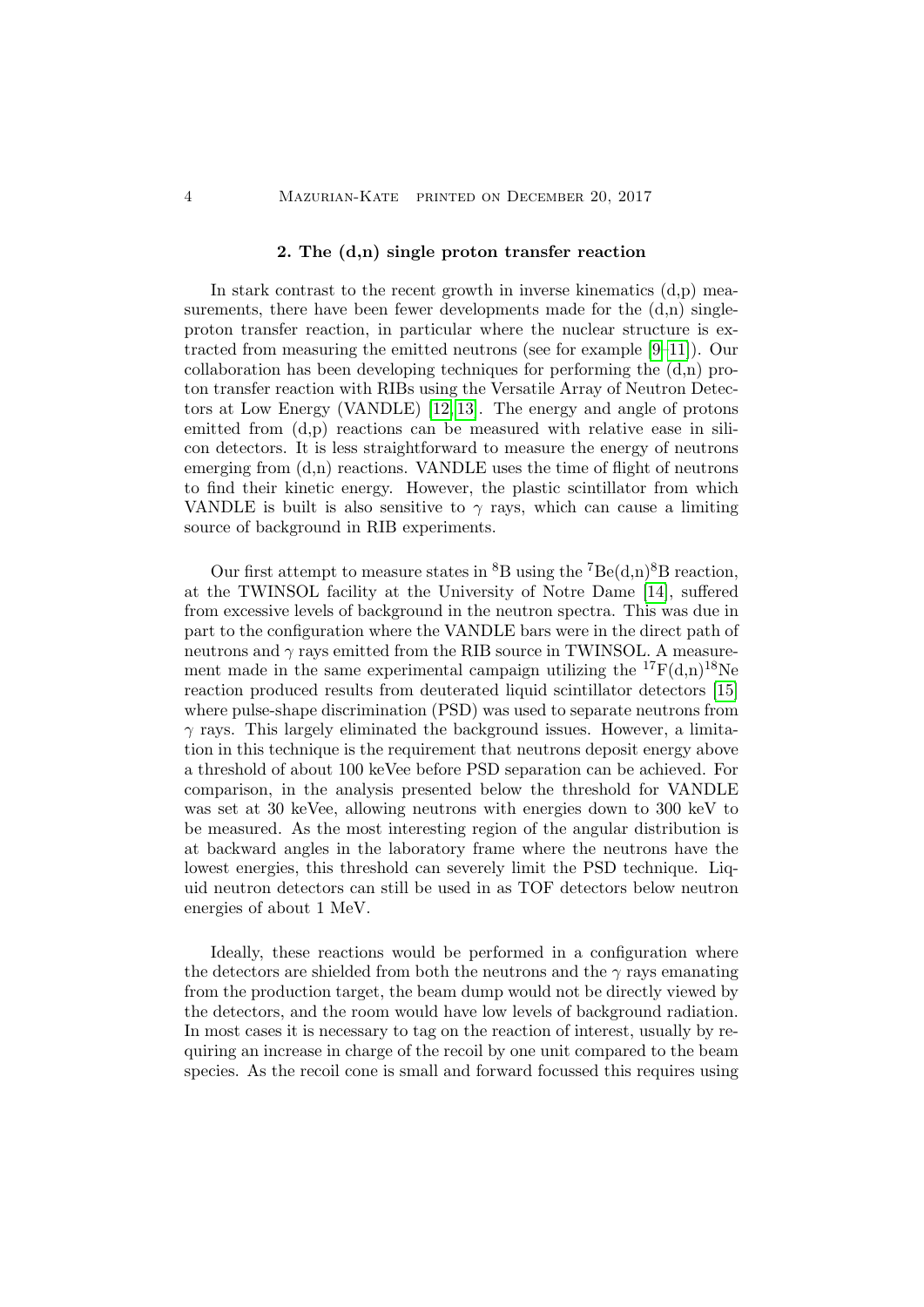a detector system that has Z-discrimination and can take the full beam rate. Options include phoswich (phosphor sandwich detectors), ionization chambers, magnetic recoil separators, and time-of-flight setups. The choice of recoil detector depends on the specifics of the experiment, namely the beam rate and the  $\Delta Z/Z$  (i.e. 1/Z), the latter of which is straightforward for light nuclei, but becomes increasingly stringent for heavier elements.

Since these first attempts at <sup>7</sup>Be(d,n)<sup>8</sup>B and <sup>17</sup>F(d,n)<sup>18</sup>Ne measurements, there have been significant upgrades to TWINSOL, with more shielding between the source and the experimental area [\[16\]](#page-10-10). At the same time, the production efficiency has been increased by reducing the thickness of the gas cell windows, and the ion optics have been improved to provide a smaller beam spot. Additionally, recoil identification detectors will aid in channel selection to reduce background in future VANDLE measurements with RIBs.

### 3. Inverse Kinematics  $(d, n)$  reactions with stable beams

A stable beam experiment was run at the Nuclear Structure Laboratory (NSL) at the University of Notre Dame in preparation for future TWINSOL experiments and to investigate the response of VANDLE to inverse kinematics (d,n) reactions where signal-to-noise levels are more optimal than with RIBs and the level of statistics is not limiting. A total of 21 VANDLE detectors were mounted, at a distance of 0.5 m from a deuterated polyethylene  $(CD_2)$  target, at laboratory angles from 65 $\degree$  to 170 $\degree$ . The stop signal for the time of flight (ToF) was provided by the delayed RF signal from the sweeper/buncher after the FN tandem. The bunches came at 100 ns intervals. The beams used were  ${}^{12}C$ , at 8 energy steps between 18.5 and 41.7 MeV, and <sup>16</sup>O at 64 MeV. A 413  $\mu$ g/cm<sup>2</sup> CD<sub>2</sub> target was used for both beams, a second, thicker 711  $\mu$ g/cm<sup>2</sup> CD<sub>2</sub> target was used for the <sup>12</sup>C beam. In total, approximately 2 hours of beam were used for the 8 energy steps with the <sup>12</sup>C beam, and an hour for the <sup>16</sup>O. The beam intensities were  $4$ -5 enA in each case, which represents about  $1-5 \times 10^9$  pps.

Fig. [2](#page-7-0) shows the type of spectra seen online from just a few minutes of beam,  $^{16}$ O in this case. Each detector covered approximately  $5^{\circ}$  in the laboratory frame, with the most backward angles, from 170◦ , at the bottom of the figure. The two vertical lines, where all detectors fired at the same ToF regardless of angle, are the  $\gamma$  flashes from the target and the beam stop. The target  $\gamma$  flash was used as a timing reference for measuring the kinetic energy of the neutrons. The two loci relating to the proton-transfer to the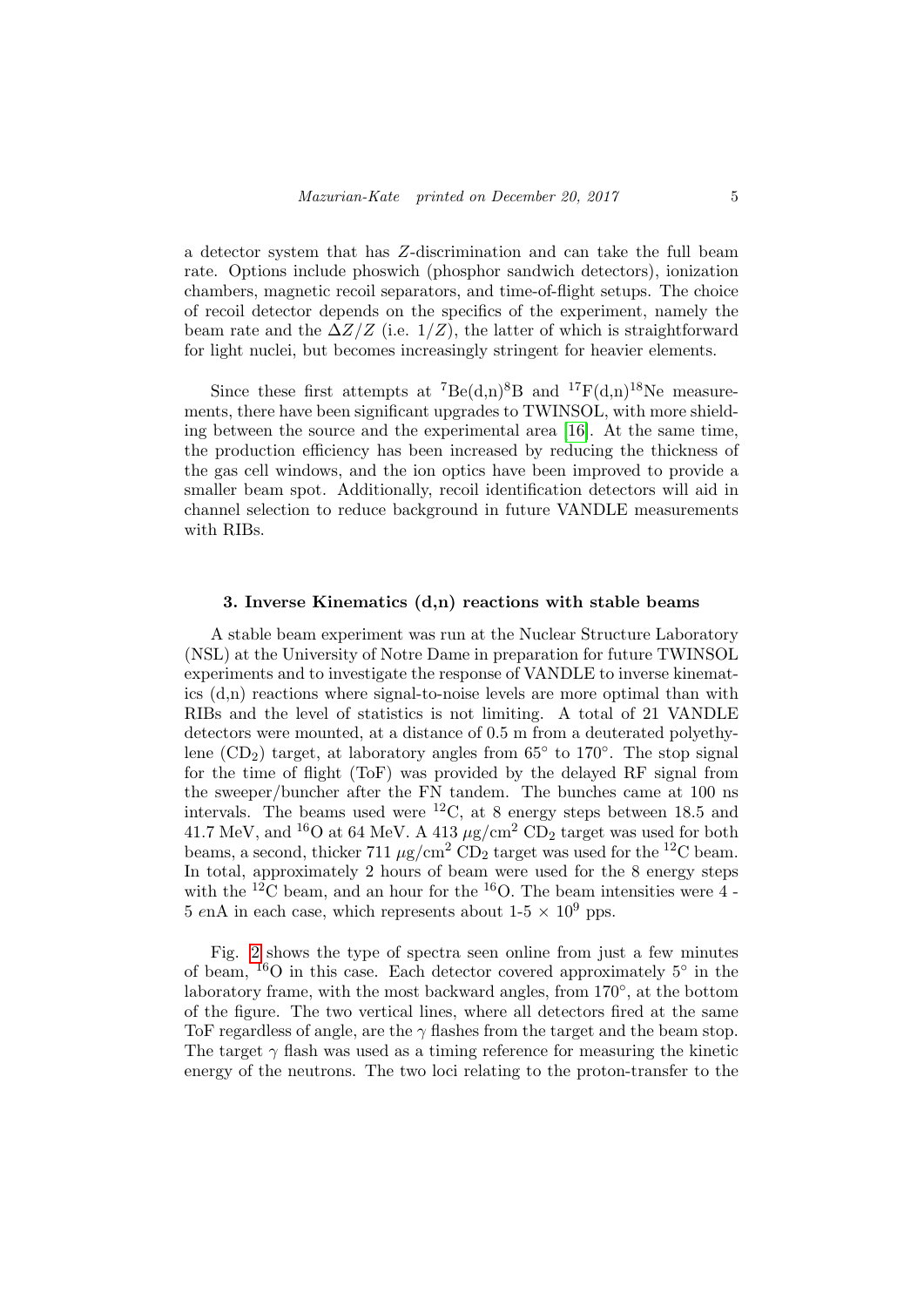

<span id="page-7-0"></span>Fig. 2. Detector number versus corrected time of flight for neutrons following the <sup>16</sup>O(d,n)<sup>17</sup>F reaction, in inverse kinematics, at  $E_{16O} = 64$  MeV. The polar angle in the laboratory frame increases with decreasing detector number. The detectors covered a range from  $65^{\circ}$  to  $170^{\circ}$  in the laboratory frame. The two vertical lines at 0 ns and 10 ns are from the flashes of  $\gamma$  rays emitted as the beam struck the target and the beam stop, respectively.

ground and first excited states in  $^{17}$ F traverse the plot from the top left, close to the beam stop  $\gamma$  flash toward the bottom right, where the intensity fades to around that of the background.

Fig. [3](#page-8-0) shows the same information, but for the <sup>12</sup>C(d,n)<sup>13</sup>N reaction, after the conversion of the neutron ToF into energy and detector number into the laboratory angle. The ground state population is seen as a locus sweeping across from the top-center of the plot toward the lower right. As in inverse kinematics (d,p) measurements, the emergent particle has higher energies at forward angles and low energies at backward angles.

The data for each beam at each beam energy were subdivided by polar angle of the neutron in the center-of-mass frame. The intensity of each state was found by fitting a gaussian curve on a linear background, as shown in Fig. [4.](#page-9-0) These fits were made on the neutron ToF spectra as the resolution is linear, as apposed to neutron energy spectra where the resolution goes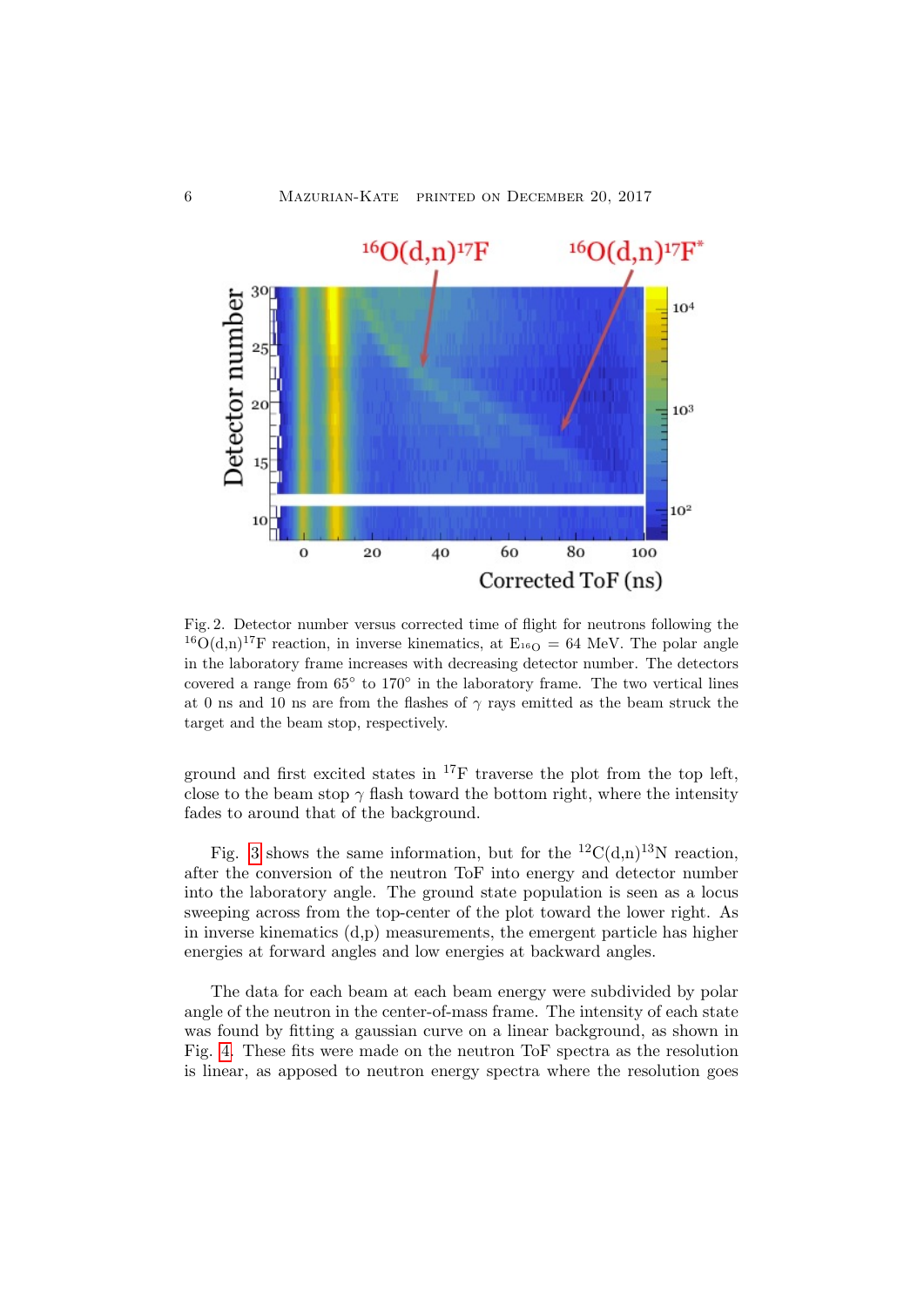

<span id="page-8-0"></span>Fig. 3. Angle versus energy plot for neutrons following the <sup>12</sup>C(d,n)<sup>13</sup>N reaction, in inverse kinematics, at  $E_{12} = 41.7$  MeV. The loci show the population of the ground state and an excited state at 2.365 MeV. Smoothing related to the width of each detector was applied in the calculation of the polar angle.

as  $\text{ToF}^2$ . These intensities can then be plotted versus center-of-mass angle to produce angular distributions. A normalization was performed using the known target thickness and the beam intensity, monitored by a current integrator connected to an electrically insulated brass beam stop. The differential cross sections are currently being finalized and are beyond the scope of this contribution. Those that have been analyzed are of sufficient quality to make meaningful comparisons with previous data and state-ofthe-art theory.

#### 4. Outlook

The (d,p) reaction has been used extensively in inverse kinematics since the mid-1990's, thus allowing transfer reaction techniques to be performed on beams of exotic nuclei. This has proven to be a powerful method for extracting spectroscopic information relating to single-neutron states away from stability. In order to study single-proton states in an analogous way it is necessary to develop techniques relating to the  $(d,n)$  single-proton transfer reaction. Our collaboration performed the  $(d,n)$  reaction on beams of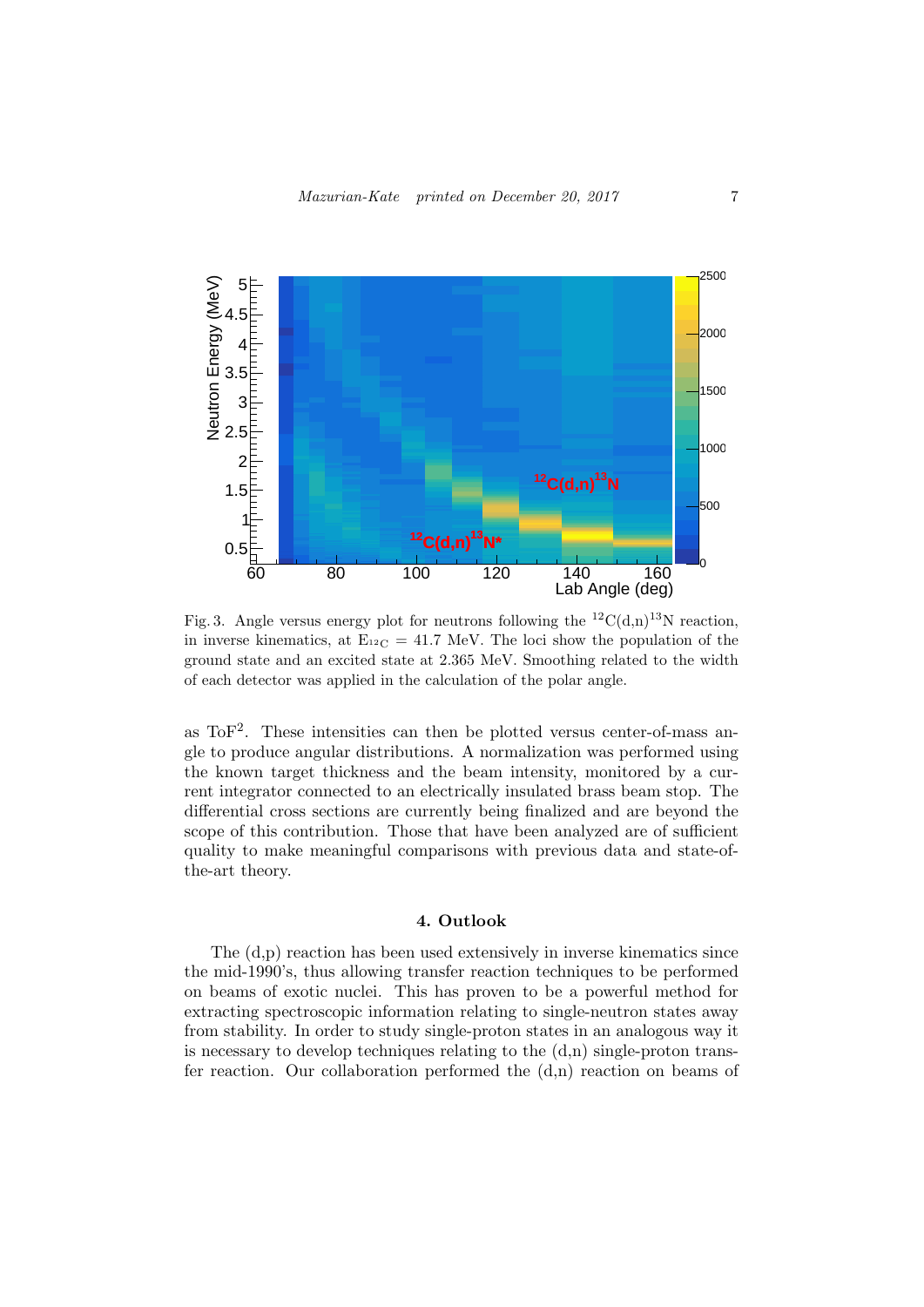

<span id="page-9-0"></span>Fig. 4. Neutron time-of-flight spectrum for the <sup>12</sup>C(d,n)<sup>13</sup>N reaction at  $\theta_{CM} = 12°$  $(\theta_{lab} = 144^{\circ})$ , in inverse kinematics, with a beam energy of E<sub>12</sub><sup>c</sup> = 41.7 MeV. The gaussian fit to the peak for population of the ground state, the background, and the sum fit function are shown in green, magenta, and red respectively. The timing of the  $\gamma$  flash from the next beam pulse is shown.

stable <sup>12</sup>C and <sup>16</sup>O with the neutron ToF array VANDLE. High quality data have been extracted from these measurements and normalized differential cross-sections are currently being finalized.

Channel selection is important to VANDLE measurements with RIBs, where backgrounds from both neutrons and  $\gamma$  rays are often limiting. Currently we are developing a compact ionization chamber with an internal scintillator to provide a tag on the Z of the recoil. The scintillator will be instrumented with silicon photomultipliers. The results presented here from stable beam measurements are encouraging and provide motivation to develop recoil particle identification detectors such that the (d,n) reaction, measured with ToF detector arrays, can be used as a spectroscopic tool with RIBs.